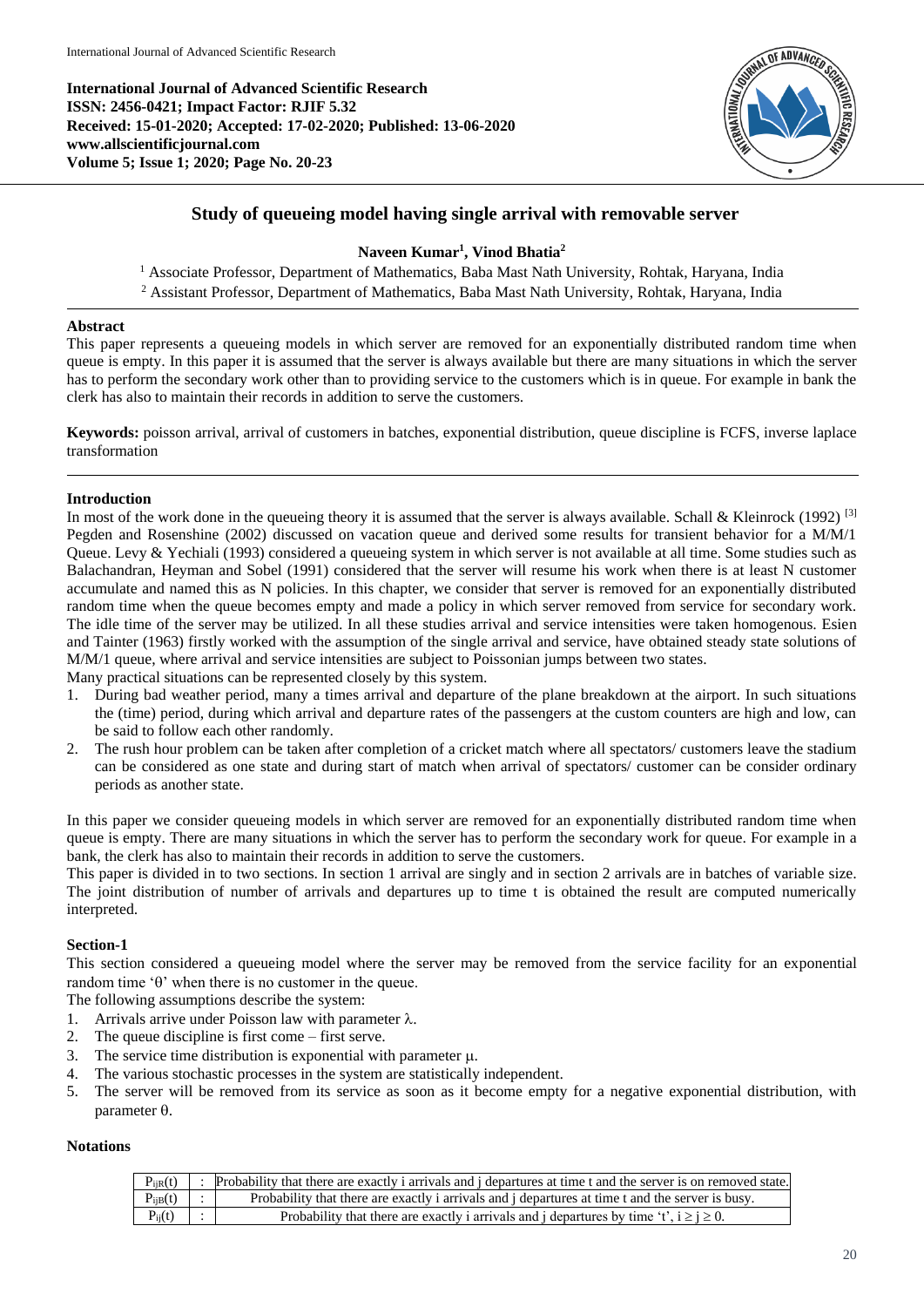#### **Initial condition**

 $P_{00R}(0) = 1$  $P_{00B} (0) = 0$ 

## **The difference-difference-differential equation governing the system are**  $P_{i,i,R}(t) = -\lambda P_{i,i,R}(t) + \mu P_{i,i-1,B}(t)$  (1)

$$
P_{i,j,R}(t) = -(\lambda + \theta) P_{i,j,R}(t) + \lambda P_{i-1,jR}(t)
$$
\n(2)

$$
P_{i,j,B}(t) = -(\lambda + \mu) P_{i,j,B}(t) + \lambda P_{i-1,j,B}(t) + \mu P_{i,j-1,B}(t) + \theta P_{i,j,R}(t) \quad i \ge j \ge 0
$$
\n(3)

 $P_{i,j}(t) = P_{i,j,R}(t) + P_{i,j,B}(t)$ 

## **Using Laplace transformation of equation (1) – (3)**

$$
S P_{iik}(s) + \lambda P_{iik}(s) = 1 + \mu P_{i_{i-1},B}(s)
$$
  
\n
$$
\overline{P}_{i,i,R}(s) = \frac{1}{S + \lambda} (1 + \mu \overline{P}_{i,i-1,B})
$$
  
\n
$$
\overline{P}_{00 R}(s) = \frac{1}{S + \lambda}
$$
  
\n
$$
S \overline{P}_{i,j,B}(s) + (\lambda + \mu) \overline{P}_{i,j,B}(s) = \lambda \overline{P}_{i-1,j,B}(s) + \mu \overline{P}_{i,j-1,B}(s) + \theta \overline{P}_{i,j,R}(s) + \overline{P}_{i,j,B}(0)
$$
\n(4)

$$
\overline{P}_{i,j,B}(s) = \frac{1}{S + \lambda + \mu} [\lambda \overline{P}_{i-1,j,B}(s) + \mu \overline{P}_{i,j-1,B}(s) + \theta \overline{P}_{i,j,R}(s) + \overline{P}_{i,j,B}(0)]
$$
\n(5)

$$
\overline{P}_{i,j,B}(s) = \left(\frac{\lambda^{i}}{(S+\lambda+\mu)^{i}}\right) \{\lambda^{i} \mu \theta \overline{\beta}_{1,i,j}^{(\lambda+\mu)(\lambda+\theta)}(s)\} \left(\frac{\lambda^{i}\mu}{(S+\lambda+\mu)^{i+1}}\right) \overline{P}_{i,j-1,B}(s)
$$
\n(6)

# **Using inverse Laplace transformation of equation (4) - (6).**

 $P_{00}(t) = e^{-\lambda t}$ 

$$
P_{i,j,R}(t) = \lambda^{i} \frac{\beta_{1,i}^{(\lambda+\theta)}(t)}{\beta_{ij}^{(\lambda+\theta)}(t)} \frac{(\mu e^{-\lambda t})^{\delta_{ij}}}{(\mu e^{-\lambda t})^{\delta_{ij}}} P_{i,j-1,B}(t)
$$
\n
$$
P_{i,j,R}(t) = \frac{\left\{ \frac{e^{i(\lambda+\mu)} \cdot t^{i-1}}{|S-1|} \right\}}{|\Sigma-1|} \left\{ \frac{\lambda^{i} \mu e^{-(\lambda+\mu)t^{i}}}{[\lambda^{i} \mu \theta \overline{\beta_{1,1,j}}^{(\lambda+\mu)(\lambda+\theta)}(t)]} \left( \frac{\lambda^{i} \mu e^{-(\lambda+\mu)t^{i}}}{\underline{\mu}} \right) \right\}
$$
\n
$$
\sum_{i=0}^{\infty} \sum_{j=0}^{i} \overline{P}_{i,j,R}(s) + \overline{P}_{i,j,B}(s) = \frac{1}{S} \sum_{i=0}^{\infty} \sum_{j=0}^{i} P_{i,j,R}(t) + P_{i,j,B}(t) = 1
$$

**Hence the verification.** 

**1. Exactly i units arrive in time 't' are** i

$$
\overline{P}_{i0}(s) = \sum_{j=0}^{I} \overline{P}_{i,i,R}(s) + \overline{P}_{i,j,B}(s)
$$
\n(1 - \delta\_{ij})

$$
P_{i0}(t) = \frac{(\lambda t)^{1}}{|\underline{i}|} e^{-\lambda t}
$$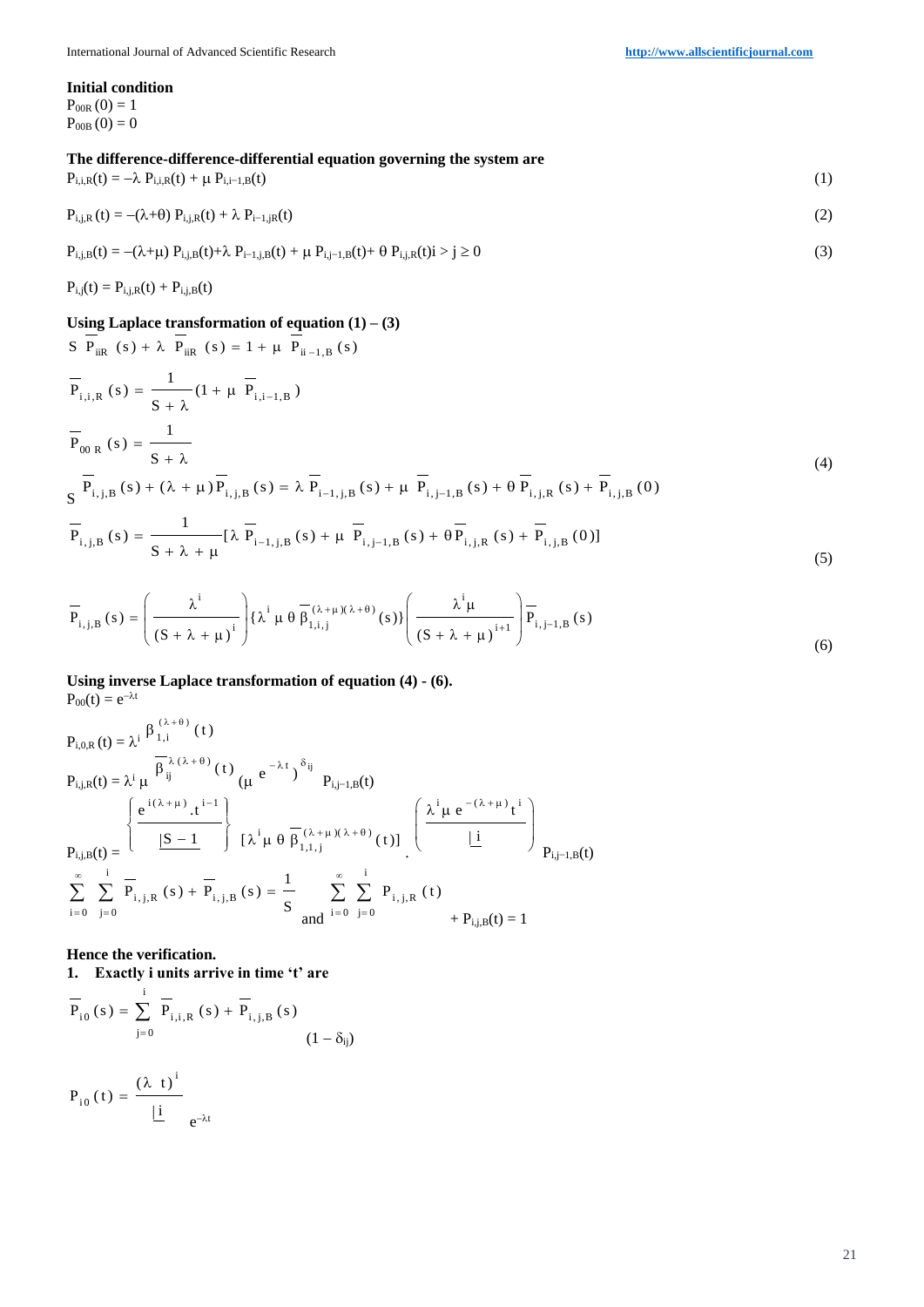#### **The mean number of arrivals in time 't' is**

$$
\sum_{i=0}^{\infty} i \overline{P}_{i0}(s) = \sum_{i=0}^{\infty} i \left\{ \frac{\lambda^{i}}{(S + \lambda)^{i+1}} \right\}
$$
  
= 
$$
\left\{ \frac{\lambda}{S^{2}} \right\}
$$
  

$$
\sum_{i=0}^{\infty} i P_{i0}(t)
$$
  
= 
$$
\{\lambda t\}.
$$

The total number of arrivals are not affected by removal period ' $\theta$ ' of the server and the arrivals follow a poison **distribution.**

**2. The mean number of arrivals in time t is**

$$
\sum_{i=0}^{\infty} i \overline{P}_{i0}(s) = \sum_{i=0}^{\infty} i \left\{ \frac{\lambda^{i}}{(s+\lambda)^{i+1}} \right\}; i^{3}0 \qquad i > 0
$$

$$
= \left\{ \frac{\lambda}{s^{2}} \right\}
$$

$$
\sum_{\mathbf{f}} \, \overline{\mathbf{i} \, \mathbf{P}}_{\mathbf{i} \mathbf{0}} \, (\mathbf{s}) \, \overline{\mathbf{i} \, \mathbf{s}}
$$

taking laplace inverse of  $i=0$ 

 $_{10}(t) = (\lambda t)$  $i = 0$  $\sum i P_{i0}(t) = (\lambda t)$ œ

**3.** The laplace transform  $P_{0j}(s)$  of the probability  $P_{0j}(s)$  that exactly j customers have been served by time t we have **4.** œ

$$
\overline{P}_{0j} (s) = \sum_{i=j}^{\infty} \overline{P}_{ijk} (s) + \overline{P}_{ijk} (s) (1-\delta_{ij})
$$

**5. Numerical validity check of inversion of Pi,0 (t) Prob.** [Exactly **i** units arrive in time't'] =  $P_{i,0}$  (t)

| λ | $a_m$ |   |   | $-\lambda t$<br>$\lambda t$<br>e<br>a<br>m<br>$m = 1$ | $P_{i,0}(t)$ |
|---|-------|---|---|-------------------------------------------------------|--------------|
|   | 0.1   |   |   | 0.03678                                               | 0.03678      |
|   | 0.2   |   |   | 0.07356                                               | 0.7356       |
|   | 0.3   |   |   | 0.11034                                               | 0.11034      |
| 2 | 0.1   | 2 | ∍ | 0.014648                                              | 0.014648     |
|   | 0.2   |   |   | 0.02929                                               | 0.02929      |
|   | 0.3   |   |   | 0.043944                                              | 0.04394      |

As batch size increases then Probability of Exactly i units arrive in time 't' is also increases.

Conclusion: we conclude from this that the total number of arrivals are not affected by removal period ' $\theta$ ' of the server and the arrivals follow a poison distribution. Also, we come to result that increase in the batch size tends to increase in the arrival time of the customers.

#### **References**

- 1. Baburaj C, Surendranath TM. "On the waiting time distribution of an M/M/1 Bulk service queue under the policy (a, c, d), International Journal of Agricultural & statistical sciences, 2006; 2:101-106.
- 2. Chaudhary ML, Lec AM. Single channel constant capacity bulk service queueing process with an intermittently available server INFOR, 1972; 10:284-291.
- 3. Michel Schall, Leonard Kleinrok. M/G/1 Queue with rest periods and Certain Service Independent Queueing Discipline" Oper. Res. 1992; 31(4):705-719.
- 4. Madan KC. A single Channel Queue with Bulk Service subject to Interruptions" Microelectronics and Reliability. 1989;